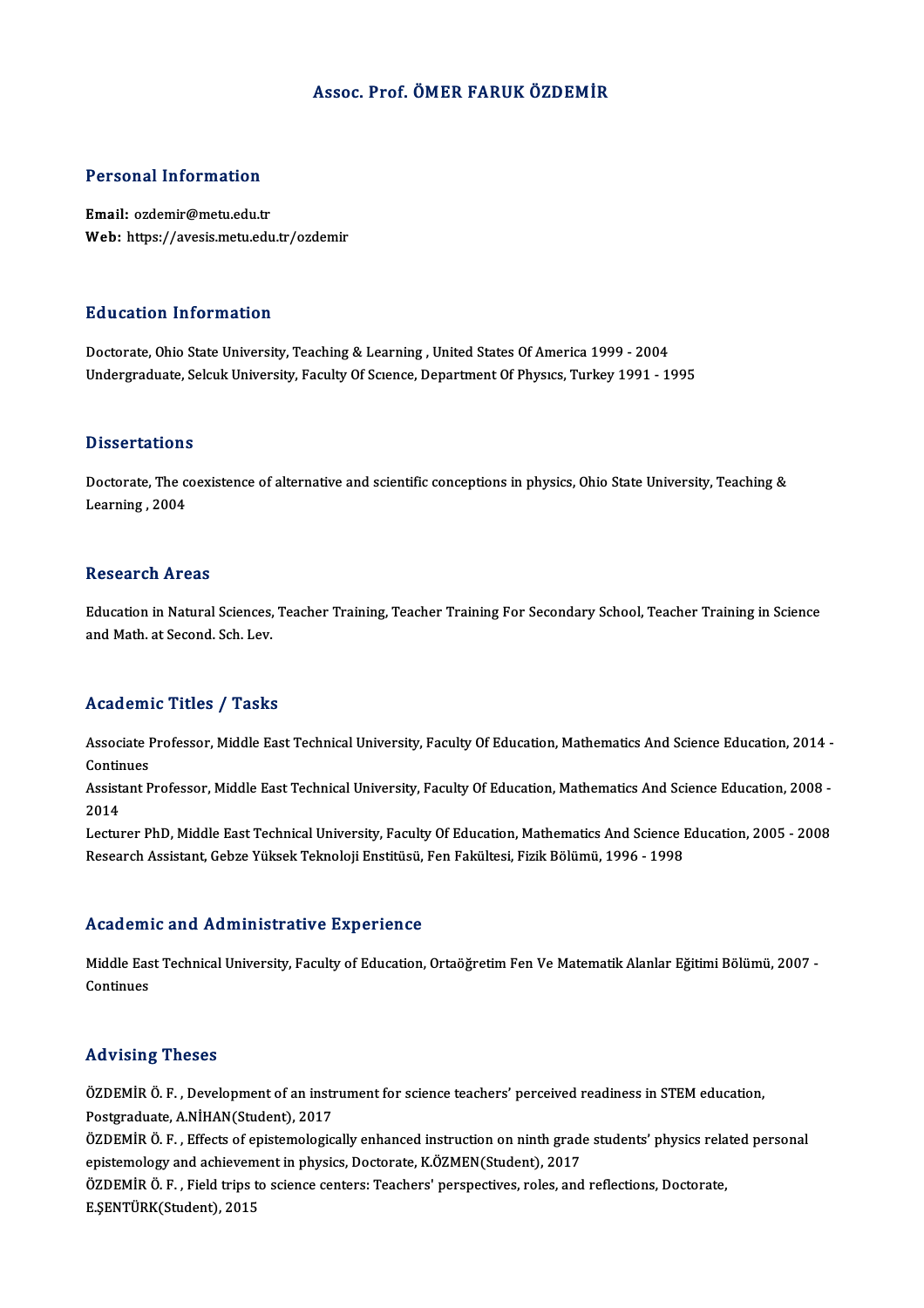ÖZDEMİR Ö. F. , ERYILMAZ A., The effect of a professional development program on physics teachers' knowledge and<br>their students' schievement in modern physics unit. Destenste N.PALTA(Student), 2014 ÖZDEMİR Ö. F. , ERYILMAZ A., The effect of a professional development program on phys<br>their students' achievement in modern physics unit, Doctorate, N.BALTA(Student), 2014<br>ÖZDEMİR Ö. E., Field trips te science centere utes ÖZDEMİR Ö. F. , ERYILMAZ A., The effect of a professional development program on physics teachers'<br>their students' achievement in modern physics unit, Doctorate, N.BALTA(Student), 2014<br>ÖZDEMİR Ö. F. , Field trips to scienc

their students' achievemer<br>ÖZDEMİR Ö. F. , Field trips<br>E.Şentürk(Student), 2014<br>ÖZDEMİR Ö. E. , Effecta of i

E.Şentürk(Student), 2014<br>ÖZDEMİR Ö. F. , Effects of instructions based on cognitive bridging and cognitive conflict on 9th grade students' understanding of force and motion, epistemological beliefs, and self-efficacy, Doctorate, İ.YAMAN(Student), 2013 ÖZDEMİR Ö. F. , Effects of instructions based on cognitive bridging and cognitive conflict on 9th grade students'<br>understanding of force and motion, epistemological beliefs, and self-efficacy, Doctorate, İ.YAMAN(Student), understanding of force and motion, epistemological beliefs, and self-efficacy, Doctorate, İ.YAMAN(Student<br>ÖZDEMİR Ö. F. , Mode-method interaction: The effects of inquiry vs. expository and blended vs. face-to-faq<br>on 9th gr ÖZDEMİR Ö. F. , Mode-me<br>on 9th grade students' ac<br>A.ÇETİN(Student), 2013<br>ÖZDEMİR Ö. E., Mode me on 9th grade students' achievement in, science process skills in and attitudes towards physics, Doctorate,<br>A.ÇETİN(Student), 2013<br>ÖZDEMİR Ö. F. , Mode-method interaction: the effects of inquiry vs. expository and blended v

A.ÇETİN(Student), 2013<br>ÖZDEMİR Ö. F. , Mode-method interaction: the effects of inqury vs. expository and blended vs. face-to-fac<br>on 9th grade students' achievement in, scıence process skills in and attitudes towards physic ÖZDEMİR Ö. F. , Mode-n<br>on 9th grade students' a<br>A.Çetin(Student), 2013<br>ÖZDEMİR Ö. F. - An inve on 9th grade students' achievement in, science process skills in and attitudes towards physics, Doctorate,<br>A.Çetin(Student), 2013<br>ÖZDEMİR Ö. F. , An investigation of undergraduate students' scientific inquiry processes in

A.Çetin(Student), 2013<br>ÖZDEMİR Ö. F. , An investigation of undergraduate students' scientific inquiry processes in a physics laboratory,<br>Doctorate, C.ÜNAL(Student), 2012 ÖZDEMİR Ö. F. , An investigation of undergraduate students' scientific inquiry processes in a physics laboratory,<br>Doctorate, C.ÜNAL(Student), 2012<br>YILDIRIM U., ÖZDEMİR Ö. F. , Assessment of high school physics teachers' pe

Doctorate, C.ÜNAL(Student), 2012<br>YILDIRIM U., ÖZDEMİR Ö. F. , Assessment of high school physic:<br>teaching of electricity, Doctorate, E.BAHÇİVAN(Student), 2012<br>ÖZDEMİR Ö. E., Method annyeash interaction: The effects of les YILDIRIM U., ÖZDEMİR Ö. F. , Assessment of high school physics teachers' pedagogical content knowledge relate<br>teaching of electricity, Doctorate, E.BAHÇİVAN(Student), 2012<br>ÖZDEMİR Ö. F. , Method-approach interaction: The e

teaching of electricity, Doctorate, E.BAHÇİVAN(Student), 2012<br>ÖZDEMİR Ö. F. , Method-approach interaction: The effects of learning cycle vs traditional and contextual<br>contextual instruction on 11th grade students achieveme ÖZDEMİR Ö. F. , Method-app<br>contextual instruction on 11<br>H.PEŞMAN(Student), 2012<br>ÖZDEMİR Ö. E. Method app contextual instruction on 11th grade students achievement in and attitudes towards physics, Doctorate,<br>H.PEŞMAN(Student), 2012<br>ÖZDEMİR Ö. F. , Method-approach interaction:the effects of learning cycle vs traditional and co

H.PEŞMAN(Student), 2012<br>ÖZDEMİR Ö. F. , Method-approach interaction:the effects of learning cycle vs traditional and contextual vs non-contextua<br>instruction on 11th grade students' achievement in and attitudes towards phys ÖZDEMİR Ö. F. , Method-approach interaction:the effects of learning cycle vs traditional and contextual vs non-contextua<br>instruction on 11th grade students' achievement in and attitudes towards physics, Doctorate, H.Peşman instruction on 11th grade students' achievement in and attitudes towards physics, Doctorate, H.Peşman(Student), 2012<br>ÖZDEMİR Ö. F. , Role of thought experiments in solving conceptual physics problems, Doctorate, Ş.DÖNERTAŞ ÖZDEMİR Ö. F. , Role of thought experiments in solving conceptual physics problems, Doctorate, Ş.DÖNERTAŞ(Student),<br>2011<br>ÖZDEMİR Ö. F. , ÇAKIROĞLU J., Relation of cognitive and motivational variables with students' human c

2011<br>ÖZDEMİR Ö. F. , ÇAKIROĞLU J., Relation of cognitive and motivational variables with students<br>achievement in traditional and learning cycle classrooms, Doctorate, Ö.SADİ(Student), 2010<br>ÖZDEMİR Ö. E., The effect of scie achievement in traditional and learning cycle classrooms, Doctorate, Ö.SADİ(Student), 2010

ÖZDEMİR Ö. F. , The effect of science centres on students' attitudes towards science, Postgraduate, E.ŞENTÜRK(Student),<br>2009

### Articles Published in Journals That Entered SCI, SSCI and AHCI Indexes

rticles Published in Journals That Entered SCI, SSCI and AHCI Indexes<br>I. Conceptualisation and development of the physics related personal epistemology questionnaire<br>CRRO) Concept<br>(PPEQ)<br>Orman <sup>V</sup> Conceptualisation and<br>(PPEQ)<br>Ozmen K., ÖZDEMİR Ö. F.<br>INTERNATIONAL JOUPN (PPEQ)<br>Ozmen K., ÖZDEMİR Ö. F.<br>INTERNATIONAL JOURNAL OF SCIENCE EDUCATION, vol.41, no.9, pp.1207-1227, 2019 (Journal Indexed in SSCI)<br>Mode Method Internation: The Bels of Teaching Methods on The Effect of Instructional Mod

Ozmen K., ÖZDEMİR Ö. F.<br>INTERNATIONAL JOURNAL OF SCIENCE EDUCATION, vol.41, no.9, pp.1207-1227, 2019 (Journal Indexed in SSCI<br>II. Mode-Method Interaction: The Role of Teaching Methods on The Effect of Instructional Modes o INTERNATIONAL JOURNAL OF SCIENCE EDUCATION, vol.41, no.9, pp.1207-122<br>Mode-Method Interaction: The Role of Teaching Methods on The Effe<br>Achievements, Science Process Skills, and Attitudes Towards Physics<br>CETIN A ÖZDEMIRÖ E Mode-Method Interac<br>Achievements, Science<br>ÇETİN A., ÖZDEMİR Ö. F.<br>FURASIA JOUPMAL OE M Achievements, Science Process Skills, and Attitudes Towards Physics<br>ÇETİN A., ÖZDEMİR Ö. F.<br>EURASIA JOURNAL OF MATHEMATICS SCIENCE AND TECHNOLOGY EDUCATION, vol.14, no.5, pp.1815-1826, 2018<br>(Journal Indoved in SSCL) CETIN A., ÖZDEMIR Ö. F.<br>EURASIA JOURNAL OF MA<br>(Journal Indexed in SSCI)<br>Pre-servise Physics Tes

- EURASIA JOURNAL OF MATHEMATICS SCIENCE AND TECHNOLOGY EDUCATION, vol.14, no.5, pp.1815-11<br>(Journal Indexed in SSCI)<br>III. Pre-service Physics Teachers' Metacognitive Knowledge about Their Instructional Practices<br>Vordelan Pa (Journal Indexed in SSCI)<br>III. Pre-service Physics Teachers' Metacognitive Knowledge about Their Instructional Practices EURASIA JOURNAL OF MATHEMATICS SCIENCE AND TECHNOLOGY EDUCATION, vol.11, no.5, pp.1009-1026, 2015<br>(Journal Indexed in SSCI) Yerdelen-Damar S., ÖZDEMİR Ö. F., Unal C. EURASIA JOURNAL OF MATHEMATICS SCIENCE AND TECHNOLOGY EDUCATION, vol.11, no.5, pp.1<br>(Journal Indexed in SSCI)<br>IV. The Nature and Role of Thought Experiments in Solving Conceptual Physics Problems<br>Kesem S. D. ÖZDEMİR Ö. E
- (Journal Indexed in SSCI)<br>The Nature and Role of 1<br>Kosem S. D. , ÖZDEMİR Ö. F.<br>SCIENCE & EDUCATION vol The Nature and Role of Thought Experiments in Solving Conceptual Ph<br>Kosem S. D. , ÖZDEMİR Ö. F.<br>SCIENCE & EDUCATION, vol.23, no.4, pp.865-895, 2014 (Journal Indexed in SCI)<br>Transfor and concentual shange: the shange proces

Kosem S. D. , ÖZDEMİR Ö. F.<br>SCIENCE & EDUCATION, vol.23, no.4, pp.865-895, 2014 (Journal Indexed in SCI)<br>V. Transfer and conceptual change: the change process from the theoretical perspectives of<br>coordination classes and p SCIENCE & EDUCATION, vol.23, no.4, pp.865-895, 2014 (Journal Indexed in SCI)<br>Transfer and conceptual change: the change process from the theoreti<br>coordination classes and phenomenological primitives<br>Ozdemir Ö. F. Transfer an<br>coordinatio<br>Ozdemir Ö. F.<br>INSTRUCTION INSTRUCTIONAL SCIENCE, vol.41, no.1, pp.81-103, 2013 (Journal Indexed in SSCI)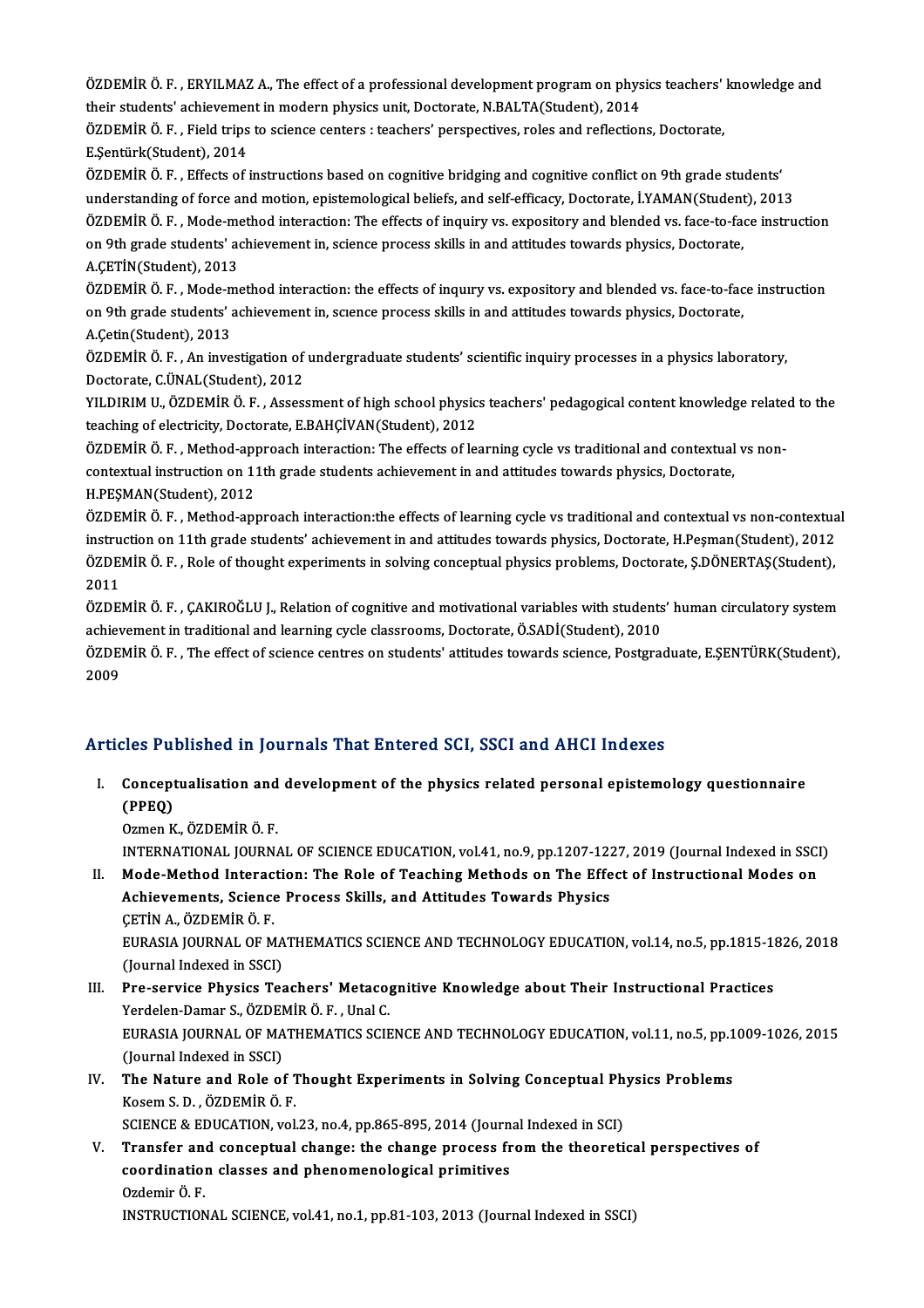- VI. Approach-Method Interaction: The role of teaching method on the effect of context-based approach<br>in physics instruction **Approach-Method Inte<br>in physics instruction<br>PESMAN H. ÖZDEMİP Ö** Approach-Method Inter:<br>in physics instruction<br>PEŞMAN H., ÖZDEMİR Ö. F.<br>INTERNATIONAL IOURNAL in physics instruction<br>PEŞMAN H., ÖZDEMİR Ö. F.<br>INTERNATIONAL JOURNAL OF SCIENCE EDUCATION, vol.34, no.14, pp.2127-2145, 2012 (Journal Indexed in SSCI)<br>Avoidance from Thought Eunerimenta: Eesn of misconsention
- PEŞMAN H., ÖZDEMİR Ö. F.<br>INTERNATIONAL JOURNAL OF SCIENCE EDUCATION, vol.34, no.14, pp<br>VII. Avoidance from Thought Experiments: Fear of misconception<br>ÖZDEMİR Ö. F. INTERNATION.<br>Avoidance fr<br>ÖZDEMİR Ö. F.<br>INTERNATION INTERNATIONAL JOURNAL OF SCIENCE EDUCATION, vol.31, no.8, pp.1049-1068, 2009 (Journal Indexed in SSCI)

### Articles Published in Other Journals

- Tticles Published in Other Journals<br>I. HARMANLANMIŞ VE YÜZ-YÜZE ÖĞRENME ORTAMLARINDA KULLANILAN ÖĞRETİM YÖNTEMLERİNİN<br>İNTERNETE YÖNELİK TUTUMA ETKİSİ HARMANLANMIŞ VE YÜZ-YÜZE ÖĞREN<br>HARMANLANMIŞ VE YÜZ-YÜZE ÖĞREN<br>İNTERNETE YÖNELİK TUTUMA ETKİSİ HARMANLANMIŞ VE Y<br>İNTERNETE YÖNELİK<br>ÇETİN A., ÖZDEMİR Ö. F.<br>Abant İzrat Baycal Üniya
	- CETIN A. ÖZDEMIR Ö F.

İNTERNETE YÖNELİK TUTUMA ETKİSİ<br>ÇETİN A., ÖZDEMİR Ö. F.<br>Abant İzzet Baysal Üniversitesi Eğitim Fakültesi Dergisi, vol.18, pp.1378-1403, 2018 (Other Refereed National<br>Journals) Abant İzzet Baysal Üniversitesi Eğitim Fakültesi Dergisi, vol.18, pp.1378-1403, 2018 (Other Refereed National<br>Journals)<br>II. A Qualitative Inquiry about Students Conceptualizations of Force Concept in terms of Ontologic

- Journals)<br>A Qualitativ<br>Categories<br>ÖZDEMİR Ö A Qualitative<br>Categories<br>ÖZDEMİR Ö. F.<br>Journal of Turl Categories<br>ÖZDEMİR Ö. F.<br>Journal of Turkish Science Education, vol.12, pp.29-42, 2015 (Refereed Journals of Other Institutions)<br>Heing a Force Concont Inventery Test with Visually Impaired and Plind Students
	-

ÖZDEMİR Ö. F.<br>Journal of Turkish Science Education, vol.12, pp.29-42, 2015 (Refereed Journals of Other In<br>III. Using a Force Concept Inventory Test with Visually Impaired and Blind Students<br>Bülbül M. S. , Garip B., Özdemir Journal of Turkish Science Educatio<br>Using a Force Concept Inventor<br>Bülbül M. Ş. , Garip B., Özdemir Ö. F.<br>Furonean Journal of Physics Educat European Journal of Physics Education, vol.6, pp.20-31, 2015 (Refereed Journals of Other Institutions) Bülbül M. Ş. , Garip B., Özdemir Ö. F.<br>European Journal of Physics Education, vol.6, pp.20-31, 2015 (Refereed Journals of Other Institutions)<br>IV. A physics laboratory course designed using problem basedlearning for pro

## European Journal of Phy<br>**A physics laboratory<br>ÜNAL C., ÖZDEMİR Ö. F.**<br>Furopean Journal of Sci A physics laboratory course designed using problem basedlearning for prospective physics teatival C., ÖZDEMİR Ö. F.<br>ÜNAL C., ÖZDEMİR Ö. F.<br>European Journal of Science and Mathematics Education, vol.1, pp.29-33, 2013 (Refer

ÜNAL C., ÖZE<br>European Jou<br>Institutions)<br>The Effect c European Journal of Science and Mathematics Education, vol.1, pp.29-33, 2013<br>Institutions)<br>V. The Effect of Science Centres on Students Attitudes Towards Science<br>SENTUDE E ÖZDEMIR Ö E

Institutions)<br>V. The Effect of Science Centres on Students Attitudes Towards Science<br>SENTÜRK E., ÖZDEMİR Ö. F. International Journal of Science Education, Part B, vol.4, pp.1-24, 2012 (Refereed Journals of Other Institutions)

### Refereed Congress / Symposium Publications in Proceedings

- efereed Congress / Symposium Publications in Proceedings<br>I. Argumentation with counterintuitive physics questions: participants' views and critics<br>AYDIN SENCILEC O. RAHCIVANE ÖZDEMIR Ö.E. AZAR A Argumentation with counterintuitive physics question<br>AYDIN ŞENGÜLEÇ Ö., BAHÇİVAN E., ÖZDEMİR Ö. F. , AZAR A.<br>Turkich Physical Society <sup>22</sup>xd International Physics Congress Argumentation with counterintuitive physics questions: participants' views<br>AYDIN ŞENGÜLEÇ Ö., BAHÇİVAN E., ÖZDEMİR Ö. F. , AZAR A.<br>Turkish Physical Society 33rd International Physics Congress, 6 - 10 September 2017<br>The eff AYDIN ŞENGÜLEÇ Ö., BAHÇİVAN E., ÖZDEMİR Ö. F. , AZAR A.<br>Turkish Physical Society 33rd International Physics Congress, 6 - 10 September 2017<br>II. The effect of argumentation-based laboratory implementation on participants' p
- **Turkish Physical Society 33rd<br>The effect of argumentation<br>regarding argumentation<br>AVDIN SENCÚLEC Ö. PAHCÍV** AYDINŞENGÜLEÇÖ.,BAHÇİVANE.,ÖZDEMİRÖ.F.
	- Turkish Physical Society 33rd International Physics Congress, 6 10 September 2017
- III. Fen Bilgisi Öğretmen Adaylarının Sezgiye Ters Fizik Problemleri ve Bilimsel Tartışma Turkish Physical Society 33rd International Physics Congress, 6 - 10 September 20<br>Fen Bilgisi Öğretmen Adaylarının Sezgiye Ters Fizik Problemleri ve Bilim<br>(Argümantasyon) Kavramlarına İlişkin Metaforik Algılarının İncelenm Fen Bilgisi Öğretmen Adaylarının Sezgiye Ters Fiz<br>(Argümantasyon) Kavramlarına İlişkin Metaforik<br>ÇETİN A., AYDIN ŞENGÜLEÇ Ö., ÖZDEMİR Ö. F. , AZAR A.<br>2. Ulucel Fizik Fğitim Kongresi, Ankara Turkey, 14, 16,6 (Argümantasyon) Kavramlarına İlişkin Metaforik Algılarının İnc<br>ÇETİN A., AYDIN ŞENGÜLEÇ Ö., ÖZDEMİR Ö. F. , AZAR A.<br>3. Ulusal Fizik Eğitim Kongresi, Ankara, Turkey, 14 - 16 September 2017<br>Argumantatıon With Countanuntuitus CETİN A., AYDIN ŞENGÜLEÇ Ö., ÖZDEMİR Ö. F. , AZAR A.<br>3. Ulusal Fizik Eğitim Kongresi, Ankara, Turkey, 14 - 16 September 2017<br>IV. Argumentatıon Wıth Counterintuitive Physics Questions:Participants' Views And Critics
- 3. Ulusal Fizik Eğitim Kongresi, Ankara, Turkey, 14 16 Septe<br>Argumentatıon With Counterintuitive Physics Questio<br>AYDIN ŞENGÜLEÇ Ö., BAHÇİVAN E., ÖZDEMİR Ö. F. , AZAR A.<br>Turkish Physical Society 22rd International Physics Turkish Physical Society 33rd International Physics Congress, Muğla, Turkey, 06 September 2017 - 10 September 2917, pp.472 AYDIN ŞENGÜLEÇ Ö., BAHÇİVAN E., ÖZDEMİR Ö. F., AZAR A. Turkish Physical Society 33rd International Physics Congress, Muğla, Turkey, 06 September 2017 - 1<br>2917, pp.472<br>V. Arqumantation with counterintutitive physics questions:Participants'xxviews and critics<br>AVDIN SENCÍU EC Ö,
- 2917, pp.472<br><mark>Arqumantation with counterintutitive physics questi</mark>d<br>AYDIN ŞENGÜLEÇ Ö., BAHÇİVAN E., ÖZDEMİR Ö. F. , AZAR A.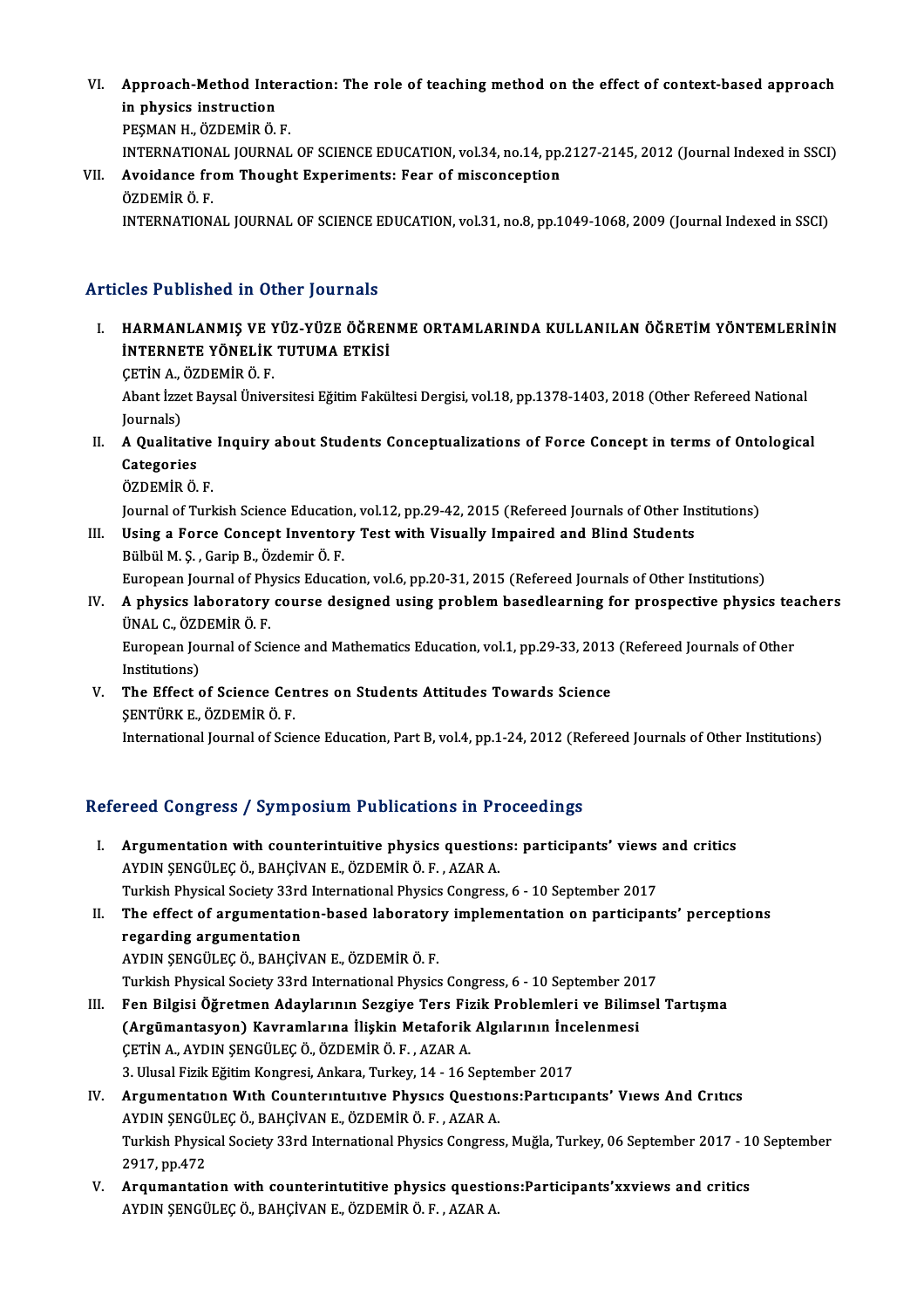Türk Fizik Derneği 33. uluslararası fizik kongresi, 6 - 10 September 2017, pp.472<br>The Effect Of Angumentation, Bosed J sharatany Implementation On Bant VI. The Effect Of Argumentatıon-Based Laboratory Implementatıon On Partıcıpants' Perceptıons Türk Fizik Derneği 33. uluslar<br>The Effect Of Argumentatıon<br>Regardıng Argumentatıon<br>AYDIN SENCÜLEC Ö. BAHÇİV AYDINŞENGÜLEÇÖ.,BAHÇİVANE.,ÖZDEMİRÖ.F. Turkish Physical Society 33rd Physics Congress, Muğla, Turkey, 6 - 10 September 2017, pp.483 VII. Lise Öğrencilerinin Yedi Coğrafik Bölgeye Göre Kavram Yanılgıları Dağılımı Ve Öğrencilerin Kavram Yanılgıları Arasındaki İlişki Analizi ERYILMAZA.,ÖZDEMİRÖ.F. ,YILDIRIMU.,EraslanF.,EryurtK.,GARİPB.,DEMİRTAŞD. 12.ULUSAL FENBİLİMLERİVEMATEMATİKEĞİTİMİKONGRESİ,Turkey,28 -30 September 2016 ERYILMAZ A., ÖZDEMİR Ö. F. , YILDIRIM U., Eraslan F., Eryurt K., GARİP B., DEMİRTAŞ D.<br>12. ULUSAL FEN BİLİMLERİ VE MATEMATİK EĞİTİMİ KONGRESİ, Turkey, 28 - 30 September 2016<br>VIII. Türkiye'xxde Lise Öğrencilerinin Fizik 12. ULUSAL FEN<br><mark>Türkiye'xxde l</mark><br>Haritalanması<br>EPVU MAZ A. Ö' Türkiye'xxde Lise Öğrencilerinin Fizik Konularındaki Kavram Yanılgılarının Co<br>Haritalanması<br>ERYILMAZ A., ÖZDEMİR Ö. F. , YILDIRIM U., Eraslan F., Eryurt K., GARİP B., DEMİRTAŞ D.<br>12 ULUSAL EEN PİLİMI ERİVEMATEMATİV FÖİTİMİ Haritalanması<br>ERYILMAZ A., ÖZDEMİR Ö. F. , YILDIRIM U., Eraslan F., Eryurt K., GARİP B., DEMİRTAŞ D.<br>12. ULUSAL FEN BİLİMLERİVEMATEMATİK EĞİTİMİ KONGRESİ, Turkey, 28 - 30 September 2016 ERYILMAZ A., ÖZDEMİR Ö. F. , YILDIRIM U., Eraslan F., Eryurt K., GARİP B., DEMİRTAŞ D.<br>12. ULUSAL FEN BİLİMLERİVEMATEMATİK EĞİTİMİ KONGRESİ, Turkey, 28 - 30 September 2016<br>13. Lise Öğrencilerinin Kuvvet Ve Hareket Konusund 12. ULUSAL FEN BİLİMLERİVEMATEMATİK<br>Lise Öğrencilerinin Kuvvet Ve Hareket<br>Anlama Konusunda Yaşadığı Zorluklar<br>EPVILMAZA ÖZDEMİRÖ EL YU DIRIM ILI Lise Öğrencilerinin Kuvvet Ve Hareket Konusundaki Kavram Yanılgıları Ve Ki:<br>Anlama Konusunda Yaşadığı Zorluklar<br>ERYILMAZ A., ÖZDEMİR Ö. F. , YILDIRIM U., Eraslan F., Kübra E., GARİP B., DEMİRTAŞ D.<br>12. ULUSAL EEN BİLİMLERL Anlama Konusunda Yaşadığı Zorluklar<br>ERYILMAZ A., ÖZDEMİR Ö. F. , YILDIRIM U., Eraslan F., Kübra E., GARİP B., DEMİRTAŞ D.<br>12. ULUSAL FEN BİLİMLERİ VE MATEMATİK EĞİTİMİ KONGRESİ, Turkey, 28 - 30 September 2016<br>Lise Öğrensil ERYILMAZ A., ÖZDEMİR Ö. F. , YILDIRIM U., Eraslan F., Kübra E., GARİP B., DEMİRTAŞ D.<br>12. ULUSAL FEN BİLİMLERİ VE MATEMATİK EĞİTİMİ KONGRESİ, Turkey, 28 - 30 September 2016<br>X. Lise Öğrencilerinin Basit Elektrik Devrele 12. ULUSAL FEN BİLİMLERİ VE MATEMATİK EĞİTİMİ KONGRESİ, Turkey, 28 - 30 Septen<br>Lise Öğrencilerinin Basit Elektrik Devreleri Ve Geometrik Optik Konusundaki<br>ERYILMAZ A., ÖZDEMİR Ö. F. , YILDIRIM U., eraslan F., Eryurt K., GA Lise Öğrencilerinin Basit Elektrik Devreleri Ve Geometrik Optik Konusundaki Kavram Y<br>ERYILMAZ A., ÖZDEMİR Ö. F. , YILDIRIM U., eraslan F., Eryurt K., GARİP B., DEMİRTAŞ D.<br>12. ULUSAL FEN BİLİMLERİ VE MATEMATİK EĞİTİMİ KONG XI. Türkiye'de Lise Öğrencilerinin Fizik Konularındaki KavramYanılgılarının Coğrafik Bölgelere Göre 12. ULUSAL FEN<br><mark>Türkiye'de Lis</mark><br>Haritalanması<br>EPVU MAZ A. Ö' Türkiye'de Lise Öğrencilerinin Fizik Konularındaki Kavram Yanılgılarının Coğraf<br>Haritalanması<br>ERYILMAZ A., ÖZDEMİR Ö. F. , YILDIRIM U., ALPTEKİN F., ÖZMEN K., DEMİRTAŞ D., Garip B.<br>12 Hlucal Ean Bilimleri ve Matamatik Eğit Haritalanması<br>ERYILMAZ A., ÖZDEMİR Ö. F. , YILDIRIM U., ALPTEKİN F., ÖZMEN K., DEMİRTAŞ D., (<br>12. Ulusal Fen Bilimleri ve Matematik Eğitimi Kongresi, 28 September 2016, pp.280<br>Lise Öğrensilerinin Kuyyet ve Hareket Konusund ERYILMAZ A., ÖZDEMİR Ö. F. , YILDIRIM U., ALPTEKİN F., ÖZMEN K., DEMİRTAŞ D., Garip B.<br>12. Ulusal Fen Bilimleri ve Matematik Eğitimi Kongresi, 28 September 2016, pp.280<br>XII. Lise Öğrencilerinin Kuvvet ve Hareket Konusu 12. Ulusal Fen Bilimleri ve Matematik Eğitimi Kongresi, 28 September 2016, pp.280<br>Lise Öğrencilerinin Kuvvet ve Hareket Konusundaki Kavram Yanılgıları Vo<br>Anlama Konusunda Yaşadığı Zorluklar Lise Öğrencilerinin Kuvvet ve Hareket Konusundaki Kavram Yanılgıları Ve Kinem<br>Anlama Konusunda Yaşadığı Zorluklar<br>ERYILMAZ A., ÖZDEMİR Ö. F. , YILDIRIM U., ERASLAN F., ÖZMEN K., DEMİRTAŞ D., GARİP B.<br>12. Ulucal Ean Bilimle ERYILMAZ A., ÖZDEMİR Ö. F. , YILDIRIM U., ERASLAN F., ÖZMEN K., DEMİRTAŞ D., GARİP B.<br>12. Ulusal Fen Bilimleri ve Matematik Eğitimi Kongresi, 28 September 2016 ERYILMAZ A., ÖZDEMİR Ö. F. , YILDIRIM U., ERASLAN F., ÖZMEN K., DEMİRTAŞ D., GARİP B.<br>12. Ulusal Fen Bilimleri ve Matematik Eğitimi Kongresi, 28 September 2016<br>XIII. Lise Öğrencilerinin Basit Elektrik Devreleri Ve Geom 12. Ulusal Fen Bilimleri ve Matematik Eğitimi Kongresi, 28 September 2016<br>Lise Öğrencilerinin Basit Elektrik Devreleri Ve Geometrik Optik Konusundaki Ka<br>ERYILMAZ A., ÖZDEMİR Ö. F. , YILDIRIM U., ERASLAN F., ERYURT K., DEMİ Lise Öğrencilerinin Basit Elektrik Devreleri Ve Geometrik Optik Ko<br>ERYILMAZ A., ÖZDEMİR Ö. F. , YILDIRIM U., ERASLAN F., ERYURT K., DEMİR<br>12. Ulusal Fen Bilimleri ve Matematik Eğitimi Kongresi, 28 September 2016<br>Lise Öğren ERYILMAZ A., ÖZDEMİR Ö. F. , YILDIRIM U., ERASLAN F., ERYURT K., DEMİRTAŞ D., Garip B.<br>12. Ulusal Fen Bilimleri ve Matematik Eğitimi Kongresi, 28 September 2016<br>XIV. Lise Öğrencilerinin Yedi Coğrafik Bölgeye Göre Kavra 12. Ulusal Fen Bilimleri ve Matematik Eğ<br>Lise Öğrencilerinin Yedi Coğrafik B<br>Yanılgıları Arasındaki İlişki Analizi<br>EPVILMAZ A. ÖZDEMİP Ö.E., YU DIPIN Lise Öğrencilerinin Yedi Coğrafik Bölgeye Göre Kavram Yanılgıları Dağılımı ve Ö<sub>.</sub><br>Yanılgıları Arasındaki İlişki Analizi<br>ERYILMAZ A., ÖZDEMİR Ö. F. , YILDIRIM U., ERASLAN F., ERYURT K., DEMİRTAŞ D., Garip B.<br>12 Hlusel Een Yanılgıları Arasındaki İlişki Analizi<br>ERYILMAZ A., ÖZDEMİR Ö. F. , YILDIRIM U., ERASLAN F., ERYURT K., DEMİRTAŞ D., (<br>12. Ulusal Fen Bilimleri ve Matematik Eğitimi Kongresi, 28 September 2016, pp.282<br>The effect of teoching ERYILMAZ A., ÖZDEMİR Ö. F. , YILDIRIM U., ERASLAN F., ERYURT K., DEMİRTAŞ D., Garip B.<br>12. Ulusal Fen Bilimleri ve Matematik Eğitimi Kongresi, 28 September 2016, pp.282<br>XV. The effect of teaching method on the effect of co 12. Ulusal Fen Bilimleri ve I<br>The effect of teaching m<br>PEŞMAN H., ÖZDEMİR Ö. F.<br>2010 National Summer Cer The effect of teaching method on the effect of contextual approach A factorial design<br>PEŞMAN H., ÖZDEMİR Ö. F.<br>2010 National Summer Conference – Integrating Science and Mathematics Education Research into Teaching, 20 -<br>22 PEŞMAN H., Ö2<br>2010 National<br>23 June 2010<br>The Nature C 2010 National Summer Conference – Integrating Science and Mathematics Education Research into Teaching, 20 -<br>23 June 2010<br>XVI. The Nature Of Thought Experiments Used By Students In Different Levels During Problem Solving I 23 June 2<br><mark>The Nat</mark><br>Physics<br>*v*öseм s The Nature Of Though<br>Physics<br>KÖSEM Ş., ÖZDEMİR Ö. F.<br>The World Conference of Physics<br>KÖSEM Ş., ÖZDEMİR Ö. F.<br>The World Conference on Physics Education, 01 July 2012 - 06 September 2009<br>Preservise physics teachers knowledge about and use of students pre i KÖSEM Ș., ÖZDEMİR Ö. F.<br>The World Conference on Physics Education, 01 July 2012 - 06 September 2009<br>XVII. Preservice physics teachers knowledge about and use of students pre instructional thinking<br>YU DIRIM II. ÖZDEMİR Ö. E The World Conference on P.<br>Preservice physics teach<br>YILDIRIM U., ÖZDEMİR Ö. F.<br>Furansan Ssiansa Education Preservice physics teachers knowledge about and use of students pre inst<br>YILDIRIM U., ÖZDEMİR Ö. F.<br>European Science Education Research Association, 31 August - 04 September 2009<br>Annreaching to transfor from the perspectiv YILDIRIM U., ÖZDEMİR Ö. F.<br>European Science Education Research Association, 31 August - 04 September 20<br>XVIII. Approaching to transfer from the perspective of actor oriented model<br>VERDELEN DAMAR S. ÖZDEMİR Ö. E European Science Education Research Association, 31 August - 04 September 2009<br>Approaching to transfer from the perspective of actor oriented model<br>YERDELEN DAMAR S., ÖZDEMİR Ö. F.<br>European Science Education Research Assoc Approaching to transfer from the perspective of actor oriented model<br>YERDELEN DAMAR S., ÖZDEMİR Ö. F.<br>European Science Education Research Association, 31 August - 04 September 2009<br>What is the north star of the teacher s s YERDELEN DAMAR S., ÖZDEMIR Ö. F.<br>European Science Education Research Association, 31 August - 04 September 2<br>XIX. What is the north star of the teacher s curriculum or national exams<br>TINAL C. RESMAN H. ÖZDEMIR Ö. E European Science Education Resear<br>What is the north star of the te:<br>ÜNAL C., PEŞMAN H., ÖZDEMİR Ö. F.